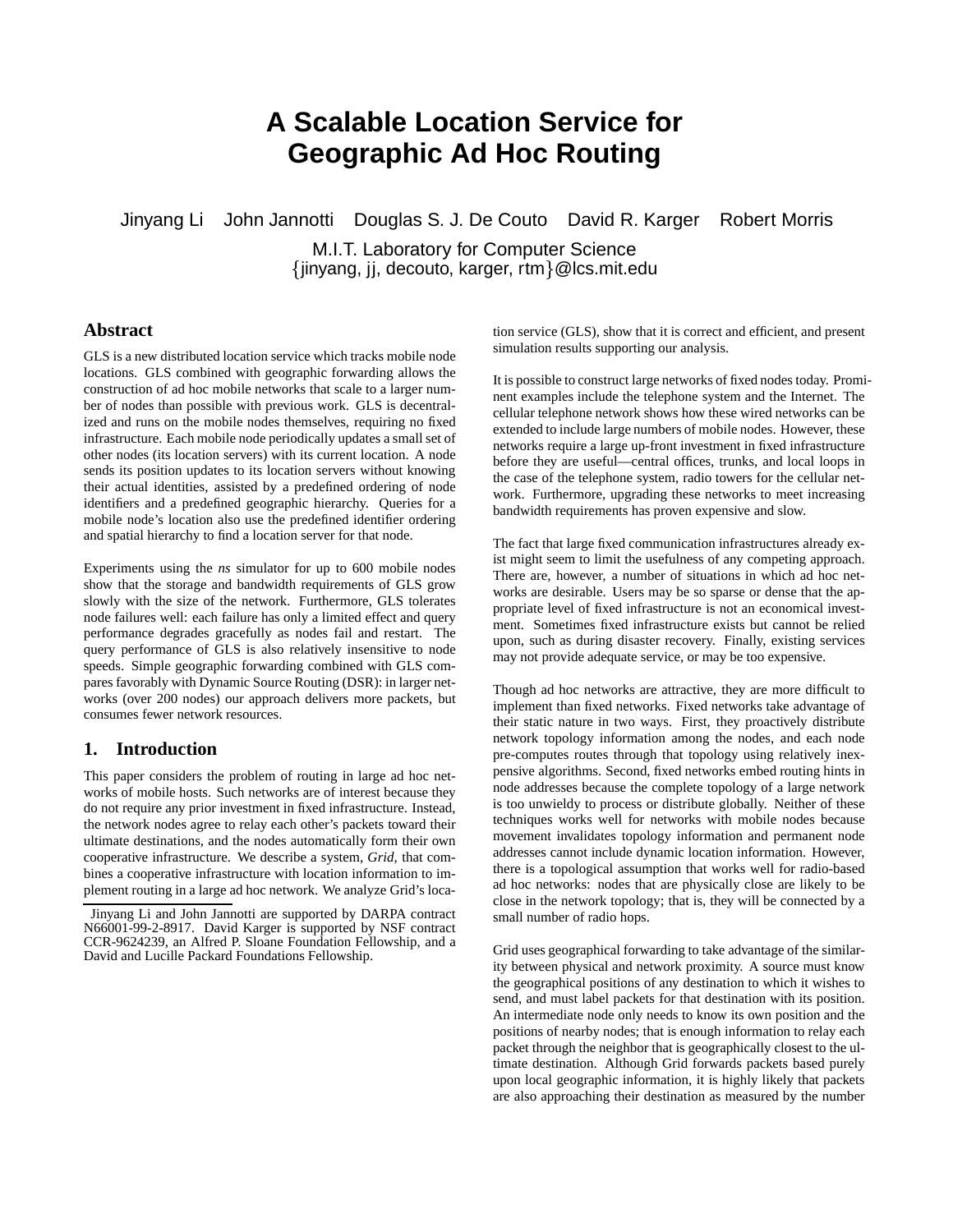of remaining hops to the destination. Because nodes only need local information, regardless of the total network size, geographic forwarding is attractive for large-scale networks.

However, to be useful in a larger context, a system based on geographic forwarding must also provide a mechanism for sources to learn the positions of destinations. To preserve scalability, this location service must allow queries and updates to be performed using only a handful of messages. Of course, the location service itself must operate using only geographic forwarding. It should also be scalable in the following senses:

- 1. No node should be a bottleneck—the work of maintaining the location service should be spread evenly over the nodes.
- 2. The failure of a node should not affect the reachability of many other nodes.
- 3. Queries for the locations of nearby hosts should be satisfied with correspondingly local communication. This would also allow operation in the face of network partitions.
- 4. The per-node storage and communication cost of the location service should grow as a small function of the total number of nodes.

The Grid location service (GLS) presented in this paper satisfies all of these requirements.

The rest of the paper describes the design and simulated performance of Grid. Section 2 reviews existing work in scalable ad hoc networking. Section 3 describes the characteristics of geographic forwarding. Section 4 describes Grid's distributed location service algorithm. Section 5 describes our implementation of geographic forwarding and the GLS in detail. Section 6 analyzes Grid's routing performance and scalability using simulations. Section 7 suggests areas for future improvements. Section 8 summarizes the paper's contributions.

## **2. Related Work**

Most existing ad hoc routing systems distribute either topology information or queries to all nodes in the network. Some, such as DSDV [16], are *proactive*; they continuously maintain route entries for all destinations. Other techniques are *reactive*, and construct routes to destinations as they are required. This includes systems such as DSR [10], AODV [15], and TORA[14]. Broch et al. [4] and Johansson et al. [9] each provide overviews of these ad hoc routing techniques, along with comparative measurements using small (30–50 node) simulations. Grid's main contribution compared to these works is increased scalability.

More closely related to Grid are protocols that use geographic positions. Finn's Cartesian routing [7] addresses each node with a geographic location as well as a unique identifier. Packets are routed by sending them to the neighbor closest to the packet's ultimate destination. Dead ends are handled by scoped flooding. However, Finn gives no detailed explanation of how node locations are found or how mobility is handled.

More recent work on geographic approaches to routing includes the DREAM [2] and LAR [13] systems. Both systems route packets geographically, in a manner similar to Finn's Cartesian system.

They differ in how a node acquires the geographic position of a destination. DREAM nodes proactively flood position updates over the whole network, allowing other nodes to build complete position databases. LAR nodes reactively flood position queries over the entire network when they wish to find the position of a destination. Because they both involve global flooding, neither system seems suited to large networks.

The Landmark system [17, 18] actively maintains a hierarchy to provide routing in a changing network. Nodes in a Landmark network have unique permanent IDs that are not directly useful for routing. Each node also has a changeable Landmark address, which consists of a list of IDs of nodes along the path from a well-known root to the node's current location. A Landmark address can be used directly for routing, since it is similar to a source route. The Landmark system provides a location service that maps IDs to current addresses. Each node **X** sends updates containing its current Landmark address to a node that acts as its address server, chosen by hashing  $X$ 's ID to produce a Landmark address  $A$ . If a node  $Y$ exists with that address, **Y** acts as **X**'s location server. Otherwise the node with Landmark address closest to  $A$  is used. Anyone looking for **X** can use the same algorithm to find **X**'s location server, which can be queried to find **X**'s current Landmark address. This combination of location servers and addresses that encode routing information is similar to the architecture described in this paper. Grid, however, avoids building hierarchies, as they are vulnerable to the movement of nodes near the top of the hierarchy.

# **3. Geographic Forwarding**

We use a simple scheme for geographic forwarding that is similar to Cartesian routing [7]. Each node determines its own geographic position using a mechanism such as GPS [1]; positions consist of latitude and longitude. A node announces its presence, position, and velocity to its neighbors (other nodes within radio range) by broadcasting periodic HELLO packets. Each node maintains a table of its current neighbors' identities and geographic positions. The header of a packet destined for a particular node contains the destination's identity as well as its geographic position. When node needs to forward a packet toward location *P*, the node consults its neighbor table and chooses the neighbor closest to *P*. It then forwards the packet to that neighbor, which itself applies the same forwarding algorithm. The packet stops when it reaches the destination.

A packet may also reach a node that does not know about any nodes closer than itself to the ultimate destination. This dead-end indicates that there is a "hole" in the geographic distribution of nodes. In that case, the implementation described in this paper gives up and sends an error message to the packet's source node.

Recovering from dead-ends is possible using the same neighbor position table used in geographic forwarding. Karp and Kung propose GPSR [12], a geographic routing system that uses a planar subgraph of the wireless network's graph to route around holes. They simulate GPSR on mobile networks with 50–200 nodes, and show that it delivers more packets successfully with lower routing protocol overhead than DSR on networks with more than 50 nodes. Bose et al. independently demonstrate a loop-free method for routing packets around holes using only information local to each node. The method works only for *unit graphs*, in which two nodes can communicate directly in exactly the cases in which they are within some fixed distance of each other.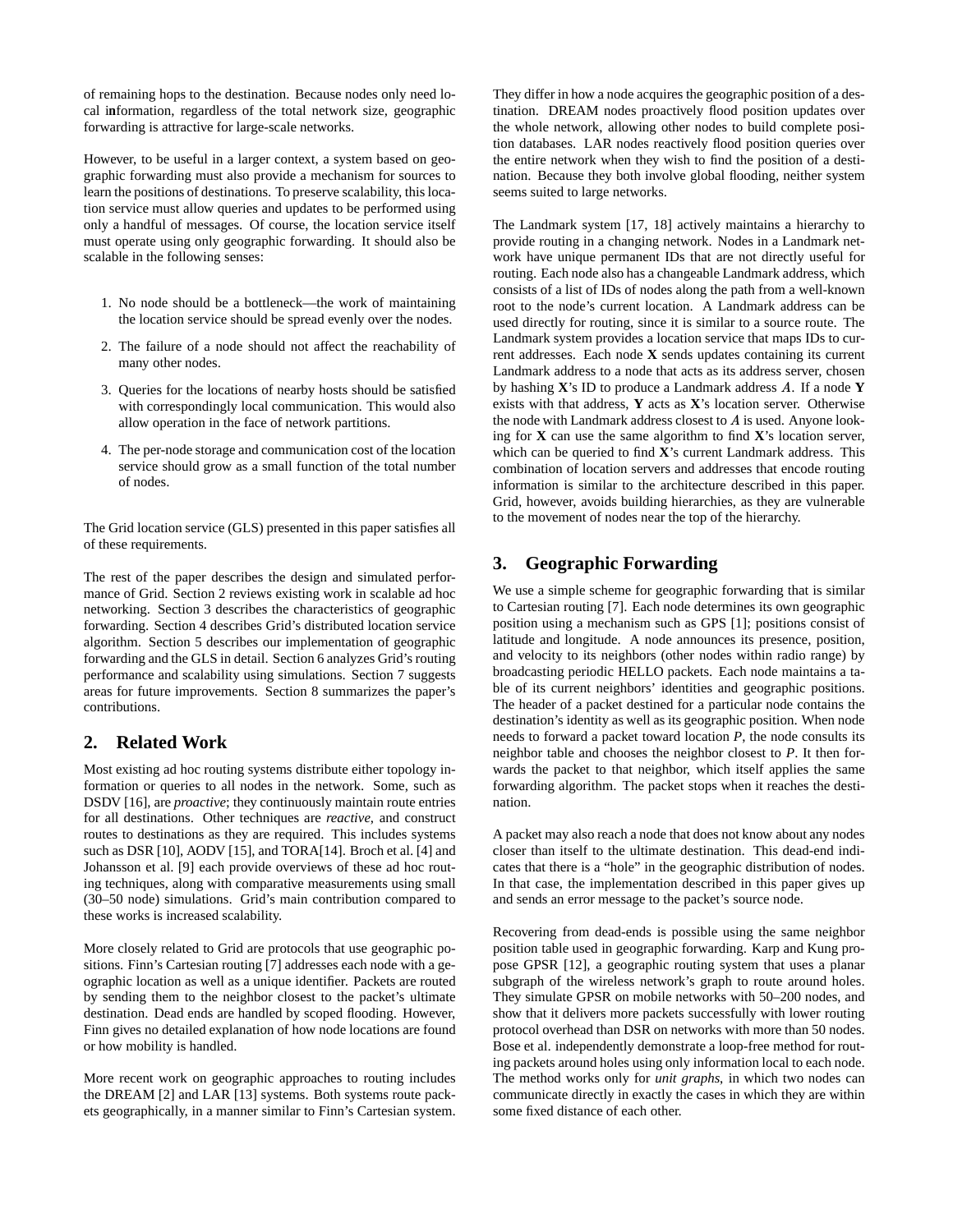

**Figure 1: Fraction of data packets unable to be delivered using geographic forwarding with a perfect location service, as a function of node density. The simulation area is 1 km .**

### **3.1 Effect of Density**

Geographic forwarding works best when nodes are dense enough that dead ends are not common. We present a simple evaluation of the effects of node density using the *ns* [6] network simulator. The simulated nodes have 2 Megabit per second IEEE 802.11 radios [5] with ranges of about 250 meters; each node transmits HELLO messages at 2 second intervals, and routing table entries expire after 4 seconds. Nodes move continuously at 10 m/s; each node moves by selecting a random destination, moving toward it, and selecting a new destination when it reaches the old one. Each node sends packets to three destination nodes selected at random; each conversation starts at a time selected randomly over the 300 second life of the simulation. A conversation involves sending 6 packets of 128 bytes each at quarter second intervals. Senders know the correct geographic positions of destinations.

Figure 1 is the result of simulations over a range of node densities. In each simulation, the nodes are placed at random in a 1  $km<sup>2</sup>$  square. The graph reports the fraction of packets that were not delivered for each node density. In this scenario, geographic forwarding works well for more than 50 nodes per square kilometer. If 50 nodes are evenly placed in a  $1 \text{ km}^2$  square, the inter-node spacing is  $141 = 1000/\sqrt{50}$  meters, which is within radio range. More generally, the simulation results agree with a mathematical analysis of random nodes distributed throughout the unit square: one can prove that if the communication radius is  $r$  and the number of points exceeds  $(6/r^2) \ln(6/r^2)$  per km<sup>2</sup>, then dead ends are extremely unlikely to occur.

### **4. The Grid Location Service**

Combining geographic forwarding with a mechanism for determining the location of a node implements the traditional network layer: any node can send packets to any other node. A trivial location service might consist of a statically positioned location server. Nodes would periodically update this server (using geographic forwarding to the server's well-known coordinates) with their current location. For a node **A** to contact node **B**, **A** queries the location server for **B**'s current location before using geographic forwarding to contact **B**.

Using a single location server has a number of problems. The centralized server is a single point of failure; it is unlikely to scale to a large number of mobile nodes; it can not allow multiple network partitions to each function normally in their own partition; and nodes near to each other gain no advantages—they must contact a potentially distant location server in order to communicate locally.

We introduce a distributed location service (GLS) that is designed to address these problems. GLS is fault-tolerant; there is no dependence on specially designated nodes. GLS scales to large numbers of nodes; our goal is to provide a service that scales to at least the size of a large metropolitan area. Finally, GLS operates effectively even for isolated pockets of nodes. A node should be able to determine the location of any node that it can reach with geographic forwarding. That is, a location lookup should not involve nodes that are too far "out of the way" of a straight line trip from the node performing the lookup to the node being looked up.

GLS is based on the idea that a node maintains its current location in a number of *location servers* distributed throughout the network. These location servers are not specially designated; each node acts as a location server on behalf of some other nodes. The location servers for a node are relatively dense near the node but sparse farther from node; this ensures that anyone near a destination can use a nearby location server to find the destination, while also limiting the number of location servers for each node. On the other hand long distance queries are not disproportionally penalized: query path lengths are proportional to data path lengths.

In order to spread uniformly the work of acting as location servers, GLS avoids techniques such as leader election or hierarchy to determine location server responsibility. These schemes place undue stress on the nodes unlucky enough to be elected as a leader or placed at higher levels in the hierarchy. Instead GLS allows a node **X** to select a set of location servers that, probabilistically, is unlike the set of servers selected by other nodes and does not change drastically as nodes enter or leave the network. Nodes searching for **X** are able to find **X**'s location servers using no prior knowledge beyond node **X**'s ID. This is accomplished by carrying out much the same protocol that **X** used to select its servers in the first place.

Our approach draws its intuition from *Consistent Hashing*, a technique developed to support hierarchical caching of web pages [11]. To avoid making a single node into the bottleneck of the hierarchical cache, that paper used a hash function to build a distinct hierarchy for each page, much as we use a distinct location service hierarchy for each target. Also like our paper, that paper used nested query radii to ensure that queries for a given page did not go to caches much farther away than the page itself.

GLS balances the location server work evenly across all the nodes if there is a random distribution of node IDs across the network. GLS ensures that nodes are allocated unique, random IDs by using a strong hash function to obtain an ID from a node's unique name. The name could be any uniquely allocated name, such as Internet host names, IP addresses, or MAC addresses. For purposes of discussing the GLS, a node's ID is more interesting than its original name, therefore when we refer to a node **A**, we are referring to the node whose name hashes to **A**.

# **4.1 Selecting and Querying Location Servers**

GLS provides for distributed location lookups by replicating the knowledge of a node's current location at a small subset of the net-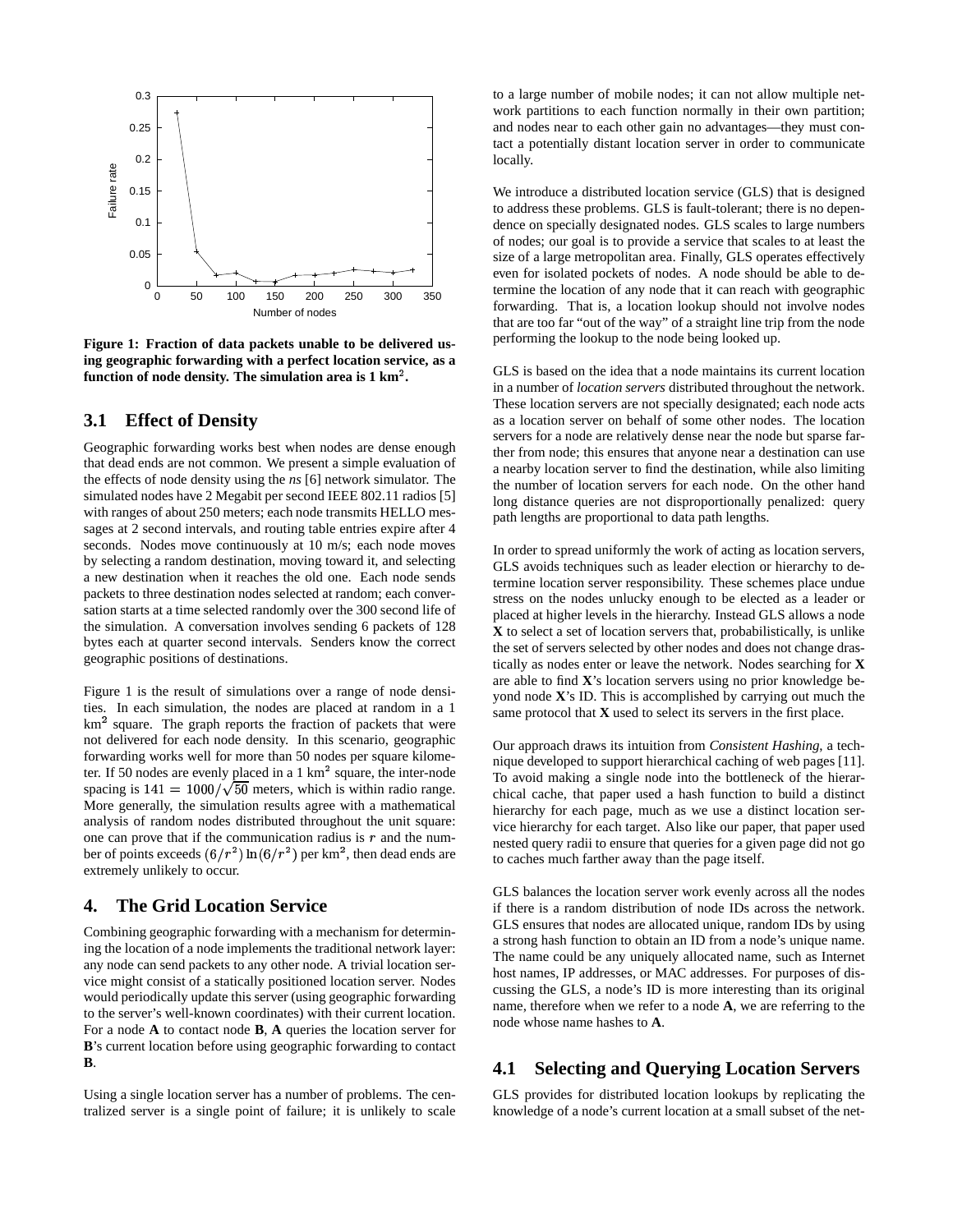

**Figure 2: A piece of the global partitioning of the world. A few example squares of various orders are shown with dark shading. The lightly shaded square is shown as an example of a 2x2 square which is** *not* **an order-2 square because of its location. An order- square's lower left corner's coordinates must** be of the form  $(a2^{n-1}, b2^{n-1})$  for integers  $a, b$ .

work's nodes. This set of nodes is referred to as the node's location servers. A node **A** hoping to contact node **B** can query one of a number of other nodes that know **B**'s location. Of course, **A** must be able to contact the nodes that know **B**'s location. This means that **A**'s search for **B**'s location servers and **B**'s original recruitment of location servers ought to lead to the same servers. When **B** recruits location servers it uses the same information that **A** will have when searching for **B**'s location servers: **B**'s name and certain information that all nodes have at startup.

At startup, all nodes know the same global partitioning of the world into a hierarchy of grids with squares of increasing size, as shown in Figure 2. The smallest square is referred to as an order-1 square. Four order-1 squares make up an order-2 square, and so on. It is important that not every square made up of four order- $n$  squares is also an order- $(n+1)$  square. Rather, to avoid overlap, a particular order-*n* square is part of only one order- $(n + 1)$  square, not four. This maintains an important invariant: a node is located in exactly one square of each size. This system of increasing square sizes provides a context in which a node selects fewer and fewer location servers at greater distances. Our choice of a grid-based partition is somewhat arbitrary; any other balanced hierarchical partition of the space can be used instead.

Consider how **B** determines which nodes to update with its changing location, using its ID and the predetermined grid hierarchy. **B** knows that other nodes will want to locate it, but that they will have little knowledge beyond **B**'s ID. **B**'s strategy is to recruit nodes with IDs "close" to its own ID to serve as its location servers. We define the node *closest* to **B** in ID space to be the node with the *least ID greater than* **B**. The ID space is considered to be circular, 2 is closer to 17 than 7 is to 17.



**Figure 3: The inset squares are regions in which B will seek a location server. The nodes that become B's location servers are circled and shown in bold.**

If we consider the tree corresponding to the grid decomposition, a node selects location servers in each *sibling* of a square that contains the node. The exact details of the selection are best understood with an example (see Figure 3). A node chooses three location servers for each level of the grid hierarchy. For example, in the figure, **B** recruits three servers in order-1 squares, three servers in order-2 squares, and three servers in order-3 squares. In each of the three order-1 squares that, along with **B**'s own order-1 square, make up an order-2 square, **B** chooses the node closest to itself in ID space as a server. The same location server selection process occurs in higher order squares. In the three order-2 squares that combine with **B**'s order-2 square to make an order-3 square, **B** selects 26, 31, and 43 as location servers.

Figure 4 shows the state of a Grid network once all nodes have provided their coordinates to the nodes that will act as their location servers. With the complete network state as reference, we can return to the problem of how **A** finds the location of **B**.

To perform a location query, **A** sends a request (using geographic forwarding) to the least node greater than or equal to **B** for which **A** has location information. That node forwards the query in the same way, and so on. Eventually, the query will reach a location server of **B** which will foward the query to **B** itself. Since the query contains **A**'s location, **B** can respond directly using geographic forwarding. The location query is forwarded all the way to **B** so that **B** can respond with its latest location.

For illustrative purposes we have ignored an important bootstrapping issue. We have assumed that nodes select their location servers appropriately and send their coordinates to them. This appears to assume that a node can scan an entire square (of arbitrary size) and choose the appropriate node to act as its server. In fact, nodes route update packets to their location servers without knowing their identities. Assume that a node **B** wishes to recruit a location server in some order- $n$  square. **B** sends a packet, using geographic forward-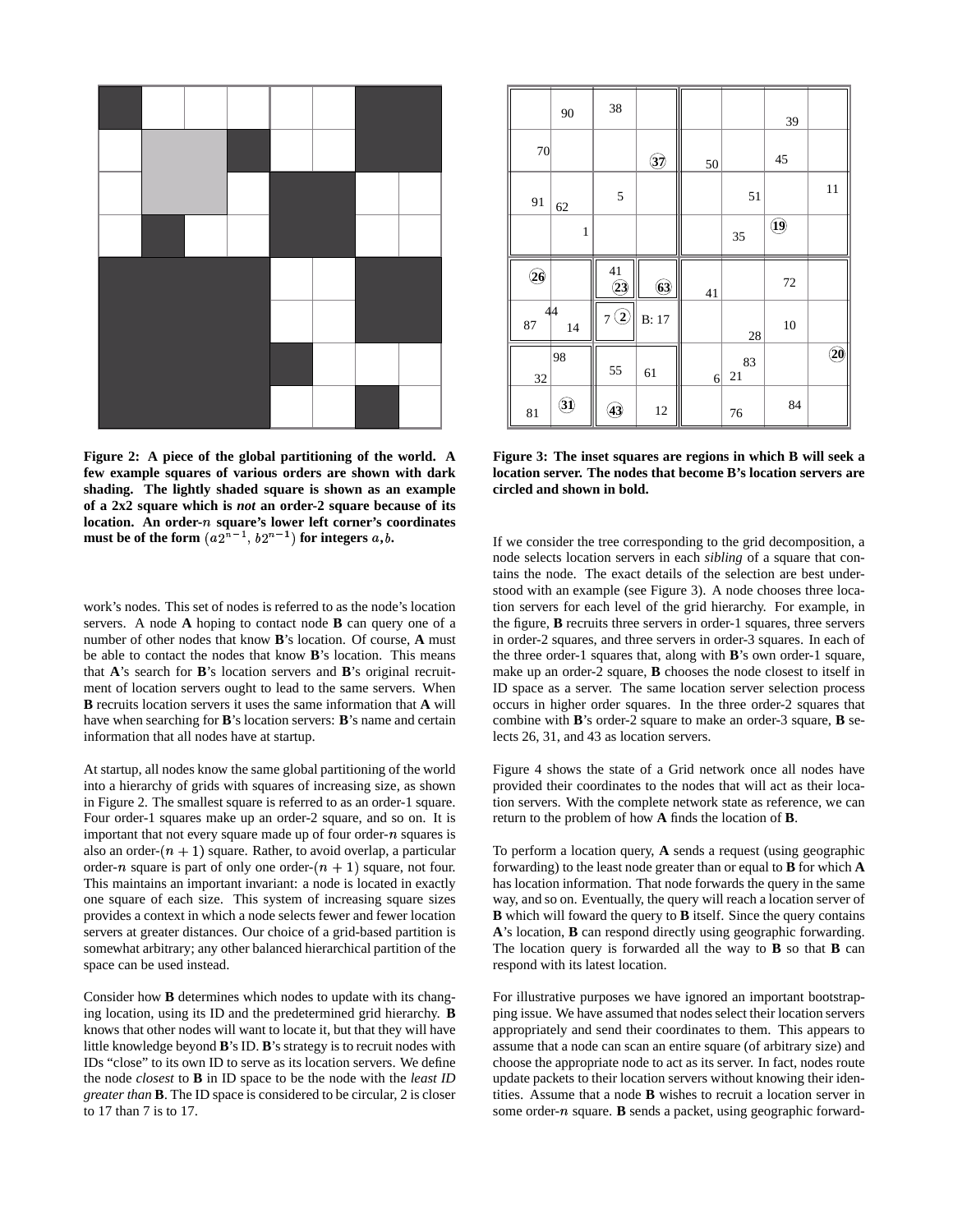

**Figure 4: An entire network's location server organization. Each node is shown with the list of nodes for which it has up to date location information; B's location servers are shown in bold. Two possible queries by A for B's location are shown.**

ing, to that square. The first node **L** in the square that receives the packet begins a location update process that closely resembles a query for **B**'s location; but this update will actually carry the current location of **B** along with it. As we will demonstrate below, the update will arrive at the least node greater than **B** before leaving the order- $n$  square containing **L**. This is exactly the appropriate destination for the location update to go to; the final destination node simply records **B**'s current location and becomes a location server for **B**.

The only requirement for **B** to distribute its location to the appropriate server in an order- $n$  square is that the nodes contained in the square have already distributed their locations *throughout that square*. If we imagine an entire Grid system being turned on at the same time, order-1 squares would exchange information using the local routing protocol, then nodes could recruit their order-2 location servers, then order-3, etc. Once the order- $n$  location servers are operating, there is sufficient routing capability to set up the order-  $(n + 1)$  location servers.

### **4.2 Efficiency Analysis**

When nodes are not moving, the number of steps taken by a location query from **A** to **B** is no more than the order of the smallest square in which **A** and **B** are colocated. A location query *step* is distinct from a single *hop* in the geographic forwarding layer; indeed, each location query step is likely to require several geographic forwarding hops. In Figure 4, the entire diagram is an order-4 square. Therefore all queries can be performed in no more than four location query steps.

At each step, a query makes its way to the best (closest in ID space to the destination) node at successively higher levels in the grid hierarchy. At the start, the query is forwarded to the best node in the local order-1 square using the local routing protocol. From this

point on, each step moves the query to the best node in the next larger containing square; when that next larger square contains the destination node, the best node (closest to the destination ID) must be the destination itself. Thus the query's next step is to the destination. This behavior not only limits the number of steps needed to satisfy a query, it also bounds the geographic region in which the query will propagate. Because the query proceeds into larger and larger squares *that still contain the source*, the query will stay inside the smallest square containing the source and the destination.

To understand why each step brings the query to the best node in a larger square, we will first consider the query from node **A** (76) for the address of **B** (17), shown starting in the lower right of Figure 4. Our abbreviated topology has no more than one node per square, so the query trivially begins at the best node, itself, in its order-1 square. The query moves to the best node (21) in **A**'s order-2 square, because 76 happens to know the positions for all the nodes in its order-2 square. This is an artifact of our sparse layout, so the next step tells the important story: why 21 knows the location of the best node in the next higher order square.

Recall that 21 is the best node in its order-2 square. This guarantees that no nodes in that square have IDs between 17 and 21. Now, consider a node **X** somewhere in node 21's order-3 square, but not in 21's order-2 square. Recall that **X** had to choose a location server in node 21's order-2 square. If **X**'s ID is between 17 and 21 then **X** *must* have chosen node 21 as a location server since there are no better nodes in node 21's order-2 square. Thus, node 21 knows about *all* nodes in its order-3 square that lie between 17 and itself, including the minimum such node. In this case, that node is 20. At the next step, node 20 must know about all nodes in the order-4 square between 17 and itself. Since nodes 20 and 17 share the same order-4 square (the entire figure), node 20 knows about node 17, and the query is finished.

The above example demonstrates why node 21 knew node 20's location and was therefore able to move the query from the best node in its order-2 square to the best node in its order-3 square. One may wonder, however, why node 21 does not know about some other node whose ID is between 17 and 20, and which lies at a distant location. This would be undesirable as node 21 would then forward the packet far away simply because, for example, it might know the location of node 19. But this cannot happen because node 20 acts as a shield for node 21 during location server selection. That is, for any node outside of the lower right quadrant of figure 4, node 21 is guaranteed *not* to be the best choice for location server; node 20 will always be preferable. In addition, because every location query is labelled with its source, intermediate query steps know what level of the hierarchy the query is currently in, and can refrain from sending queries too far away.

Having built an intuition, we now give an inductive proof that a query needs no more than  $n$  location query steps to reach its destination when the source and destination are colocated in an order- $n$ square. Furthermore, the query never leaves the order- $n$  square in which it starts. We assume, without loss of generality, that the destination node's ID is 0. We then proceed inductively to prove the following equivalent claim: in  $n$  or fewer location query steps, a query reaches the node with the lowest ID (i.e closest to 0) in the order- $n$  square containing the source. Since the destination is node 0, when the query reaches the order- $n$  square that contains both the source and the destination nodes, it must reach the destination.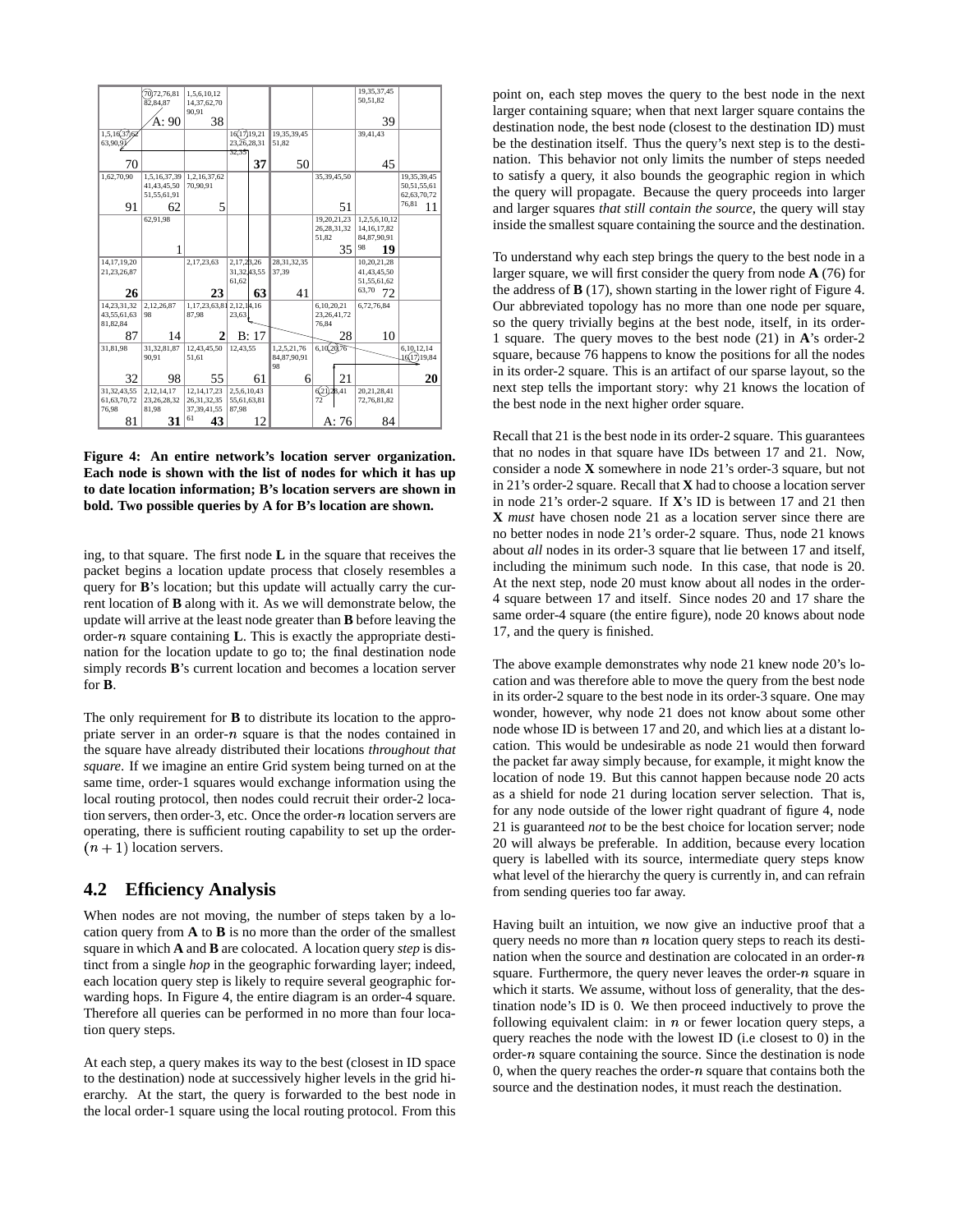*Base case (order-1 square):* The query begins at a node **X**. Node  $X$  may or may not be the node with the lowest ID in its order-1 square. If so, the query trivially reaches the lowest node in the order-1 square after zero location query steps. If **X** is not the node with the lowest ID, then **X** will know the location of the node with the lowest ID in the order-1 square, **Y**, through the local routing protocol. Node **X** will not know of any other nodes with IDs lower than **Y**. Any such node would not have selected **X** as a location server as **Y** would always have been the better choice. Therefore the lowest node that  $X$  is aware of is  $Y$  and the query will be forwarded there in one location query step.

*Inductive step* (*order-*( $n + 1$ ) *square*): We claim that if a query is at the node **X** with the lowest ID in its order- $n$  square, then **X** will route the query to the node **Y** with the lowest ID in its order- $(n+1)$ square with one or zero location query steps. If **X** has the lowest node ID in the order- $(n + 1)$  square, then our claim is trivially true. If not, **X** will know the coordinates of **Y** and *will not* know the coordinates of any node lower than **Y** outside the order- $(n+1)$ square. Node **X** will know the coordinates of **Y** because **Y** will have selected **X** as a location server. Node **Y** must have selected a location server in  $X$ 's order-*n* square because  $Y$ 's order-*n* square is a part of the same order- $(n + 1)$  square as **X**'s. Node **Y** must have selected **X** because **X** is the lowest node in its square that is greater than **Y**. Node **X** will not know the location of any node lower than Y outside of its order- $(n + 1)$  square because when any such node sought a location server in **X**'s order- $(n + 1)$  square, Node **Y** was the better choice. Therefore the lowest node that **X** is aware of is **Y** and the query will be forwarded there in one location query step.  $\Box$ 

It is important to remember however, that this proof applies only to a static network. Additional techniques, described in Section 5, help Grid to deal with the problems cereated by mobility. These sections describe Grid's approach to keeping location servers up to date in the face of node motion and Grid's recovery techniques when, despite updates, location information is found to be out of date.

### **5. Implementation**

This section describes the details of the geographic forwarding and GLS protocols.

### **5.1 Geographic Forwarding**

The geographic forwarding layer uses a two hop distance vector protocol. This helps alleviate holes in the topology and ensures that each node knows the location of all nodes in its order-1 square. Each node maintains a table of immediate neighbors as well as each neighbor's neighbors. Each entry in the table includes the node's ID, location, speed, and a timestamp. Each node periodically broadcasts a list of all neighbors it can reach in one hop, using a HELLO message. When a node receives a HELLO message, it updates its local routing table with the HELLO message information. Using this protocol nodes may learn about two hop neighbors—nodesthat cannot be reached directly, but can be reached in two hops via the neighbor that sent the HELLO message. The routing table is also updated every time a node receives a packet, using the packet's last hop information.

Each entry in the neighbor table expires after a fixed timeout. However, when an entry expires, the node estimates the neighbor's current position using its recorded speed. If it would likely still be in range, the entry may still be used for forwarding, but it is not

| <b>HELLO</b>                     |
|----------------------------------|
| Source ID                        |
| Source location                  |
| Source speed                     |
| Neighbor list: IDs and locations |
| Forwarding pointers              |

**Figure 5: HELLO packet fields.**

reported as a neighbor in further HELLO messages. This special treatment is justified by two properties of the 802.11 MAC layer. First, broadcast packets are more likely to be lost in the face of congestion than unicast packets. Thus it is not unusual to miss HELLO messages from a node that is still nearby. Second, unicast transmissions are acknowledged. If the neighbor has actually moved away, the transmitting node will be notified when it attempts to forward packets through the missing node. The invalid neighbor entry is then removed immediately and a new forwarding path is chosen.

To select a next hop, nodes first choose a set of nodes from all nodes in their neighbor table. This set consists of the best nodes to move the packet to, as defined by the shortest distance to the destination from the candidate nodes. All nodes whose distances to the destination are nearly equal are considered in this set. Call this set  $B$ . If  $B$  contains any single-hop neighbors, remove double-hop neighbors from  $B$ . A node,  $X$ , is then chosen at random from  $B$ . If  $X$ is a single-hop neighbor, the packet is forwarded to **X**, otherwise, since **X** may be reachable from any number of single hop neighbors, the best such neighbor is chosen and the packet is forwarded to that node. If the transmission fails, the chosen node is removed from consideration and the packet is reprocessed, starting with the original  $B$  (with  $X$  removed if it was a single-hop neighbor).

# **5.2 Updating Location Information**

GLS maintains two tables in each node. The location *table* holds the node's portion of the distributed location database; each entry consists of a node ID and that node's geographic location. The location *cache* holds location information that the node learns by looking at update packets it forwards. A node only uses the cache when originating data packets. Because each node uses the neighbor table maintained by the geographic forwarding layer to learn about other nodes in its order-1 square, the node does not need to send normal GLS updates within its order-1 square.

As a node moves, it must update its location servers. Nodes avoid generating excessive amounts of update traffic by linking their location update rates to their distance traveled. A node updates its order-2 location servers every time it moves a particular threshold distance  $d$  since sending the last update; the node updates its order-3 servers after each movement of  $2d$ . In general, a node updates its order-*i* servers after each movement of  $2^{i-2}d$ . This means that a node sends out updates at a rate proportional to its speed and that updates are sent to distant servers less often than to local servers. In addition, nodes send location updates at a low rate even when stationary.

Location update packets (see Figure 6) include a timeout value that corresponds to the periodic update interval, allowing the servers to invalidate entries shortly after a new entry is expected. The time at which the location update packet is generated is also included in the update packet so that the freshness of location information obtained from different nodes for the same destination can be com-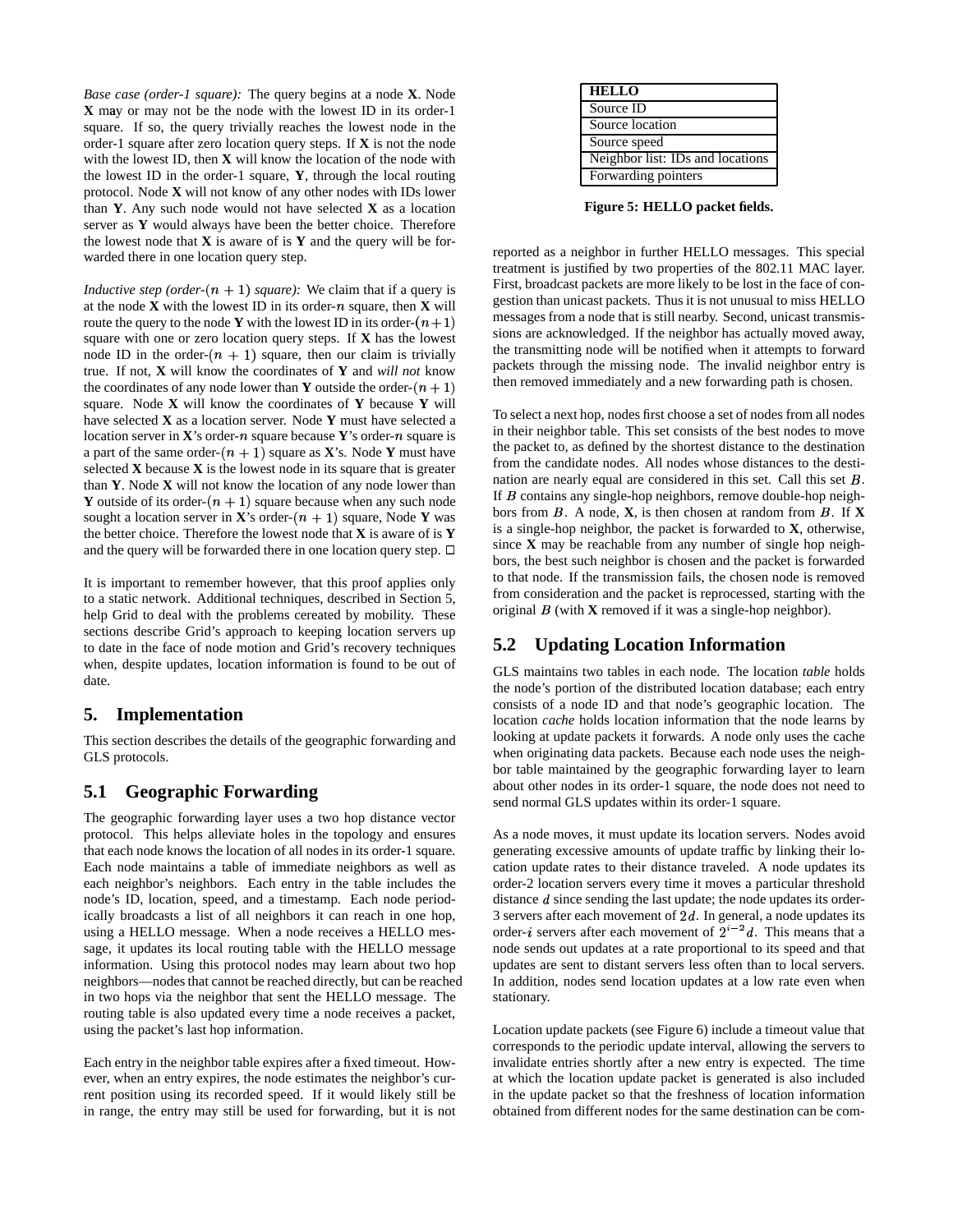| <b>LOCATION UPDATE</b>          |
|---------------------------------|
| Source ID                       |
| Source location                 |
| Source timestamp                |
| Update destination square       |
| Update timeout                  |
| Next location server's ID       |
| Next location server's location |

#### **Figure 6: GLS update packet fields.**

| <b>LOCATION OUERY</b>                     |
|-------------------------------------------|
| Source ID                                 |
| Source location                           |
| Ultimate target ID                        |
| Next location server's ID                 |
| Next location server's location           |
| Timestamp from previous server's database |

**Figure 7: GLS query packet fields.**

pared. GPS receivers can provide every node in the network with closely synchronized time.

When forwarding an update, a node adds the update's contents to its location cache. The node associates a relatively short timeout value with the cached entries regardless of the recommended timeout value carried in the update packet.

Nodes piggyback their location information on data packets, so that two nodes who are communicating always know how to reach each other. In the case of one-way communication, nodes also periodically send their position information directly to nodes who are sending them data.

# **5.3 Performing Queries**

When a node **S** originates a data packet for destination **D**, it first checks its location cache and location table to find **D**'s location. If it finds an entry for **D**, it sends the packet to **D**'s recorded location using geographic forwarding. Otherwise, **S** initiates a location query for **D** using the GLS. GLS will eventually deliver the query packet (Figure 7) to **D**, which will geographically route a response to **S** that includes **D**'s current location.

If **S** had to initiate a GLS query, it stores the data packet in a send buffer while it waits for the reply from **D**. Node **S** reinitiates the query periodically if it gets no reply, using binary exponential backoff to increase the timeout intervals.

# **5.4 Location Query Failures**

A location query may fail for two reasons. First, a node may receive a query packet for **D**, and not know the location of any node with an ID closer to **D** than itself. This type of failure is relatively uncommon. It occurs when a location server has not recently received a location update for a node it should know about. Because the server has timed out the node's previous update, it has no way to forward the query packet. There are ways to alleviate these failures, such as using stale location data in a last ditch effort to forward a query packet if the query would otherwise fail. The second type of query failure occurs when a location server forwards a packet to the next closest node's square, but the node is no longer in that square (that

is, the location information at the previous location server is out of date). Because this failure mode is more common, Grid contains a specialized mechanism to alleviate the problem.

Consider a node **D** that has recently moved from the order-1 square  $s_1$  to the order-1 square  $s_2$ . Node **D**'s location servers, particularly those that are far away, will think that **D** is in  $s_1$  until **D**'s next updates reach them. To cope with this, **D** leaves a "forwarding pointer" in  $s_1$  indicating that it has moved to  $s_2$ . When a packet arrives in  $s_1$  for **D**, it can be correctly sent on by following the forwarding pointer. **D** broadcasts its forwarding pointer to all nodes in  $s_1$  when leaving. Conceptually, we can think of the forwarding pointers as being located in the *square*  $s_1$  rather than at any particular node. Therefore, all nodes that move into  $s_1$  should pick up the forwarding pointers associated with  $s<sub>1</sub>$ , and when nodes leave  $s<sub>1</sub>$ , they should forget the corresponding forwarding pointers. To propagate forwarding pointers to all nodes in the order-1 square and keep all newcomers to the square updated, a randomly chosen subset of the forwarding pointers stored at a node (up to five in our simulation implementation) is piggybacked on the node's periodic HELLO messages. Upon hearing a HELLO message, a node adds each forwarding pointer in that message to its own collection of forwarding pointers, but only if the pointer's original broadcaster was in the same square as the node. In this way, forwarding pointer information is effectively and efficiently spread to every node in the square. With this propagation mechanism, even if all the nodes that originally received **D**'s forwarding pointer were to leave the square themselves, the information would still be available in the square.

### **6. Performance Analysis**

This section presents simulation results for GLS that show how well it scales. Good scaling means that the amount of work each node performs does not rise quickly as a function of the total number of nodes. We use two metrics for work: the number of location database entries each node must store, and the number of protocol packets each node must originate or forward in order to route a given workload. The simulations show that these costs scale well with the number of nodes.

Mobility increases the work required in two ways. First, a node that moves must update its location servers. Second, if a node has moved recently, some nodes may retain out-of-date location information for it; this will cause queries for the moved node to travel farther than necessary, or to fail and need to be resent. Handling mobility requires a tradeoff between the bandwidth used by location updates and the bandwidth available for data. If a moving node sends updates aggressively, other nodes are more likely to be able to find it. However, the updates consume bandwidth in competition with data. Worse, a very aggressive update policy may cause enough congestion that updates themselves are dropped. At the other extreme, a node could send updates infrequently even when moving quickly, increasing the amount of bandwidth available to data. However, that bandwidth is not useful if the success rate of location query becomes low because of inaccurate location information. The simulations show that Grid can achieve a reasonable tradeoff for the choice of update rate.

# **6.1 Simulation Scenario**

The simulations use CMU's wireless extensions [8] for the *ns* [6] simulator. The nodes use the IEEE 802.11 radio and MAC model provided by the CMU extensions; each radio's range is approximately a disc with a 250 meter radius. The simulations without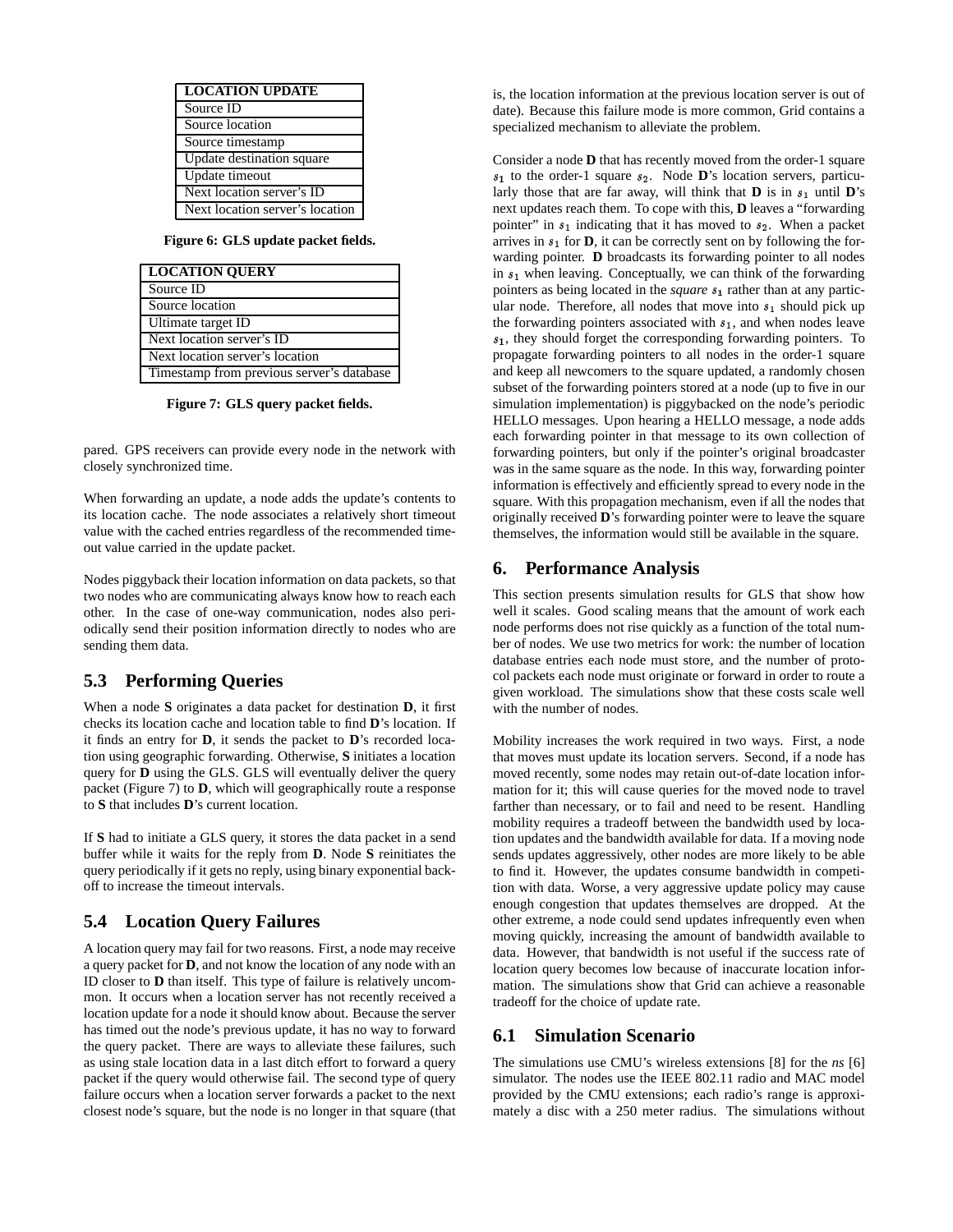

**Figure 8: GLS query success rate as a function of the total number of nodes. The nodes move at speeds up to 10 m/s (about 22 miles per hour). Each line corresponds to a different movement update threshold.**

data traffic use 1 Megabit per second radios; the simulations with data traffic use 2 Megabits per second radios. Each simulation runs for 300 simulated seconds. Each data point presented is an average of five simulation runs.

The nodes are placed at uniformly random locations in a square universe. The size of each simulation's universe is chosen to maintain an average node density of around 100 nodes per square kilometer. One reason for this choice is that we intend the system to be used over relatively large areas such as a campus or city, rather than in concentrated locations such as a conference hall. Another reason is that we expect any deployed system to use radios that allow the power level to be decreased in areas with high node density. The GLS order-1 square is 250 meters on a side. For a network of 600 nodes, which is the biggest simulation we have done, the grid hierarchy goes up to order-5 in a square universe 2900m on a side.

Each node moves using a "random waypoint" model [4]. The node chooses a random destination and moves toward it with a constant speed chosen uniformly between zero and a maximum speed (10 m/s unless noted otherwise). When the node reaches the destination, it chooses a new destination and begins moving toward it immediately. These simulations do not involve a pause time.

# **6.2 GLS Results**

The results in this section involve only GLS (and geographic forwarding), without any data traffic. The default simulation parameters for this section are an 802.11 radio bandwidth of 1 Megabit per second, and a communication model in which each node initiates an average of 15 location queries to random destinations over the course of the 300 second simulation, starting at 30 seconds. The location update threshold distance is an important parameter that may need to be tuned. For this reason we present results for three values of the threshold: 100, 150, and 200 meters.

Figure 8 shows the success rate for GLS location queries, as a function of the total number of nodes. Queries are not retransmitted, so a success means a success on the first try. As mentioned earlier, most failures are due to either location information invalidated by node motion or nodes not being correctly updated because of delayed or lost location updates. The success rate for data sent after



**Figure 9: Average number of Grid protocol packets forwarded and originated per second by each node as a function of the total number of nodes. Nodes move at speeds up to 10 m/s.**



**Figure 10: Average query path length (in hops) as a function of the query reply path length, for 300 nodes moving up to 10 m/s.**

a successful query would be much higher than indicated here because the endpoints of a connection directly inform each other of their movements.

Figure 9 shows the average number of Grid protocol packets forwarded and originated per second per node as a function of the total number of nodes. Grid generates three types of protocol packets: HELLO packets that are generated every two seconds but not forwarded, location update packets that are also periodic but require forwarding, and location query and reply packets that also require forwarding. As location updates are generated by nodes as they move, the results depend on node speeds; the simulated nodes move at speeds uniformly distributed between 0 and 10 m/s. Figure 9 is generated from the same simulations that produced Figure 8. The graph shows that Grid imposes a modest protocol traffic load as the network size grows.

Figure 10 shows how the distance that query packets travel compares with the actual distance in hops between the source and the destination. We record the total number of geographical forwarding hops (for all query steps) that each query takes, as well as how many hops the reply takes. Since query replies are sent directly to the query source using geographic forwarding, the reply return path indicates the geographical forwarding hop distance between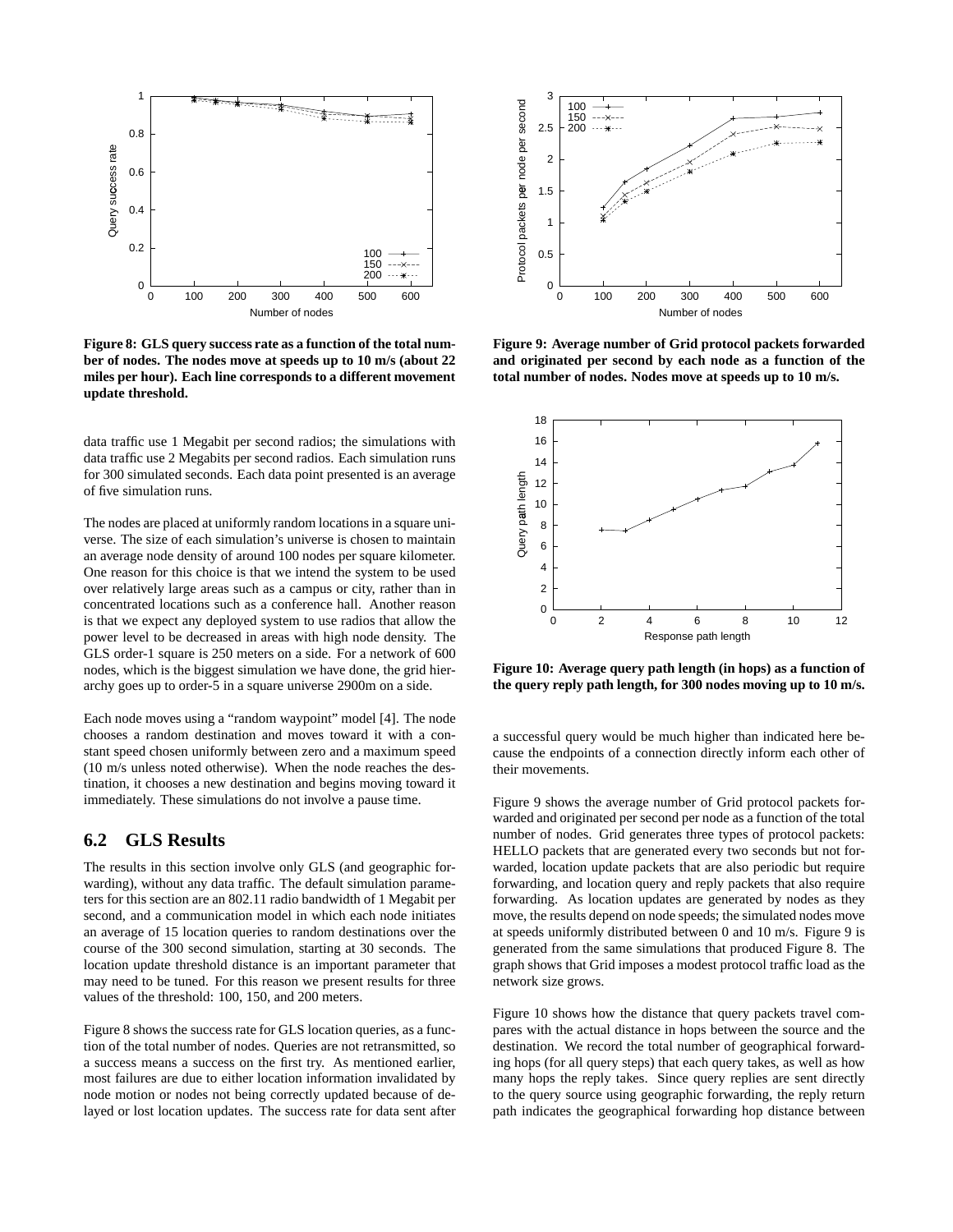

**Figure 11: Average and maximum per-node location database size (number of entries) as a function of the total number of nodes. The nodes move at speeds up to 10 m/s.**

the source and destination. We averaged the query hop lengths for all queries with a given response hop length. The graph shows that on average, query packets only travel about 6 hops more than the geographical forwarding route between nodes. Also, the distance traveled by a query between two nodes is proportional to the actual distance between those nodes. Our simulation agrees with a theoretical analysis that proves that with a sufficiently dense uniform distribution, the number of hops traveled by the query is proportional to the distance to the destination. The simulation involves 300 nodes moving at speeds up to 10 m/s, with a location update threshold of 200 meters.

Figure 11 shows the effect of the total number of nodes on the size of each node's GLS location table. The plots include both the average and maximum location table size over all nodes. The spikes at 150 and 400 nodes occur because the simulated area does not exactly fill a hierarchy, causing the database load to be distributed unevenly. At these points, the maximum database size is larger because the squares that extend across the edge of the simulated area contain relatively few nodes; these nodes must store more than their fair share of location database entries. On the other hand, the average table size grows very slowly with the network size.

This highlights a problem that may arise in practice when nodes are not uniformly distributed. A small number of nodes in a highlevel square may end up responsible for tracking the locations of a large number of nodes in sibling squares. This would require large amounts of space in these few nodes.

Figure 12 shows the effect of node movement speed on the GLS query success rate, for 100 nodes. As nodes move faster, their location servers are more likely to be out of date. On the other hand, the nodes also generate updates faster. The net effect is that the query success rate is relatively insensitive to node speed, however, the update traffic grows as nodes move faster.

Figure 13 shows the effect of nodes turning on and off. Some nodes are always on, while the rest alternate being on and off for intervals uniformly distributed from 0 to 120 and 0 to 60 seconds, respectively. As we are simulating node crashes, nodes do not do anything special before turning off; they simply lose all their location table data. In practice, if a node was manually turned off, it would be appropriate to first redistribute its location table to get better per-



**Figure 12: GLS query success rate as a function of maximum node speed in a network of 100 nodes. 50 m/s is about 110 mph.**



**Figure 13: The effect of turning off nodes on the query success rate. The X axis indicates the fraction of nodes that are always on; the remaining nodes cycle on and off for random periods up to 120 and 60 seconds, respectively. The simulations all involve 100 nodes moving at speeds up to 10 m/s.**

formance. Each point in the graph represents a simulation in which a different fraction of nodes are always on. The simulations involve 100 nodes, each moving with a maximum speed of 10 m/s. The statistics are limited to queries addressed to nodes that are turned on; no queries are generated to nodes that are off as these queries will always fail. When a node turns off, a part of the distributed location database is lost; when a node turns on, it will not be able to participate correctly in the update and query protocol for a while. The graph shows that even a great deal of instability does not have a disastrous effect, and that the query success rate degrades gracefully as nodes turn on and off.

### **6.3 Data Traffic**

The simulations in this section measure Grid's behavior when forwarding data traffic. The 802.11 radio bandwidth is 2 Megabits per second, and the location update threshold distance is 200 meters. The data traffic is generated by a number of constant bit rate connections equal to half the number of nodes. No node is a source in more than one connection and no node is a destination in more than three connections. For each connection four 128-byte data packets are sent per second for 20 seconds. Connections are initiated at random times between 30 and 280 seconds into the simulation. For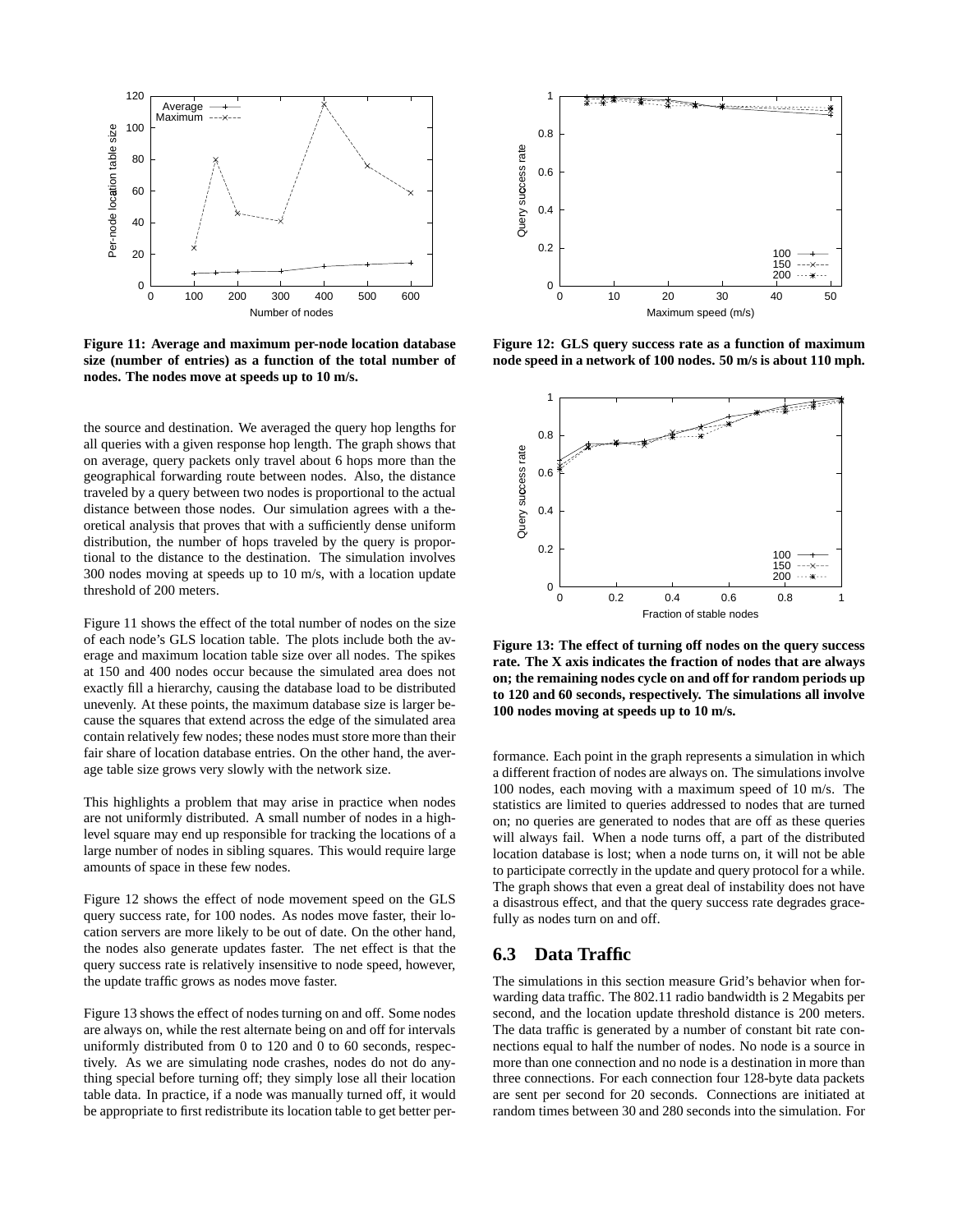

**Figure 14: The fraction of data packets that are successfully delivered in simulations for increasing numbers of nodes. The nodes move with a maximum speed of 10 m/s.**

purposes of comparison we include results for the DSR [10] protocol. This may not be a fair comparison since DSR is optimized for relatively small networks [3].

Figure 14 shows the fraction of data packets successfully delivered. Most of the data packets that Grid fails to deliver are due to GLS query failures; these packets never leave the source. Once Grid finds the location of a destination, data losses are unlikely, since geographic forwarding adapts well to the motion of intermediate nodes. Below 400 nodes, most of the DSR losses are due to broken source routes; at 400 nodes and above, losses are mainly due to flooding-induced congestion. Grid does a better job than DSR over the whole range of numbers of nodes, especially for large networks.

Figure 15 shows the message overhead of the Grid and DSR protocols. Only protocol packets are included. In the case of Grid, these are HELLO, GLS update, and GLS query and reply packets. In the case of DSR, these are route request, reply, cached reply packets etc. DSR produces less protocol overhead for small networks, while Grid produces less overhead for large networks. At 400 nodes and above, DSR suffers from network congestion. Almost half of the route reply and cache reply messages are dropped due to congestion which causes DSR to inject even more route requests into the network. Also, as the network grows larger and congestion builds up, the source route is more vulnerable to failure which will also induce DSR source nodes to send more route request packets. DSR's overhead drops at 600 nodes because it could not send much more packets in the presence of congestion. We present overhead in terms of packets rather than bytes because medium acquisition overhead dominates actual packet transmission in 802.11, particularly for the small packets used by Grid.

### **7. Future Work**

One area of the GLS protocol that could be improved is the handling of node mobility. Accurate movement models may allow us to integrate movement prediction into the GLS protocol. Our current system makes little effort to predict the movement of nodes over long time periods because our movement model is randomized, but in the real world a node may not need to update a location server as often if its velocity is constant or predictable.

Currently the GLS protocol makes little effort to proactively cor-



**Figure 15: The number of all protocol packets forwarded per node per second as a function of the total number of nodes. No data packets are included. The nodes move with a maximum speed of 10 m/s.**

rect out-of-date information when, for instance, a node crosses a grid boundary line. Proactive updates may reduce the incidence of query failures. However, the tradeoff is obvious—care must be taken not to consume too much bandwidth with the updates. An alternate strategy to address the same problem is to place less trust in locations obtained from distant location servers. Rather than trust a distant location server to pinpoint the order-1 square in which a node is located, a query could be moved to, for instance, the surrounding order-3 square. There the query can be restarted with the fresher information available in that square

Another potential area of improvement is adapting to node density. If an order-1 square becomes too crowded, each node will get less bandwidth from the shared radio spectrum, and each node will have to work harder to keep its neighbor table up to date. Radios with variable power levels would help alleviate this problem by changing the effective density of nodes within radio range. In addition, each square in the GLS may make a local decision about how finely to sub-divide itself; distant areas need not agree on the size of the order-1 square.

Finally, as we noted earlier, the choice of a grid based system is somewhat arbitrary. In fact, certain partitioning schemes offer the possibility of better scaling. The number of location servers that a node must recruit is equal to the number of neighbors per level in the geographic hierarchy multiplied by the number of levels in the hierarchy. For a grid based system, this means that a node must maintain 3  $\log_4 n$  servers in a network that is n times the size of the coverage area of a single radio. It is possible, however, to split the world in half at each level, rather than in fourths, by using rectangles with an aspect ratio of  $1/\sqrt{2}$ . At successive levels, each such rectangle may be divided into two such rectangles. This leads to a network in which nodes must recruit only  $\log_2 n$  location servers, or  $2/3$  the number of servers needed in a grid based approach.

### **8. Conclusions**

Wireless technology has the potential to dramatically simplify the deployment of data networks. For the most part this potential has not been fulfilled: most wireless networks use costly wired infrastructure for all but the final hop. Ad hoc networks can fulfill this potential because they are easy to deploy: they require no infrastruc